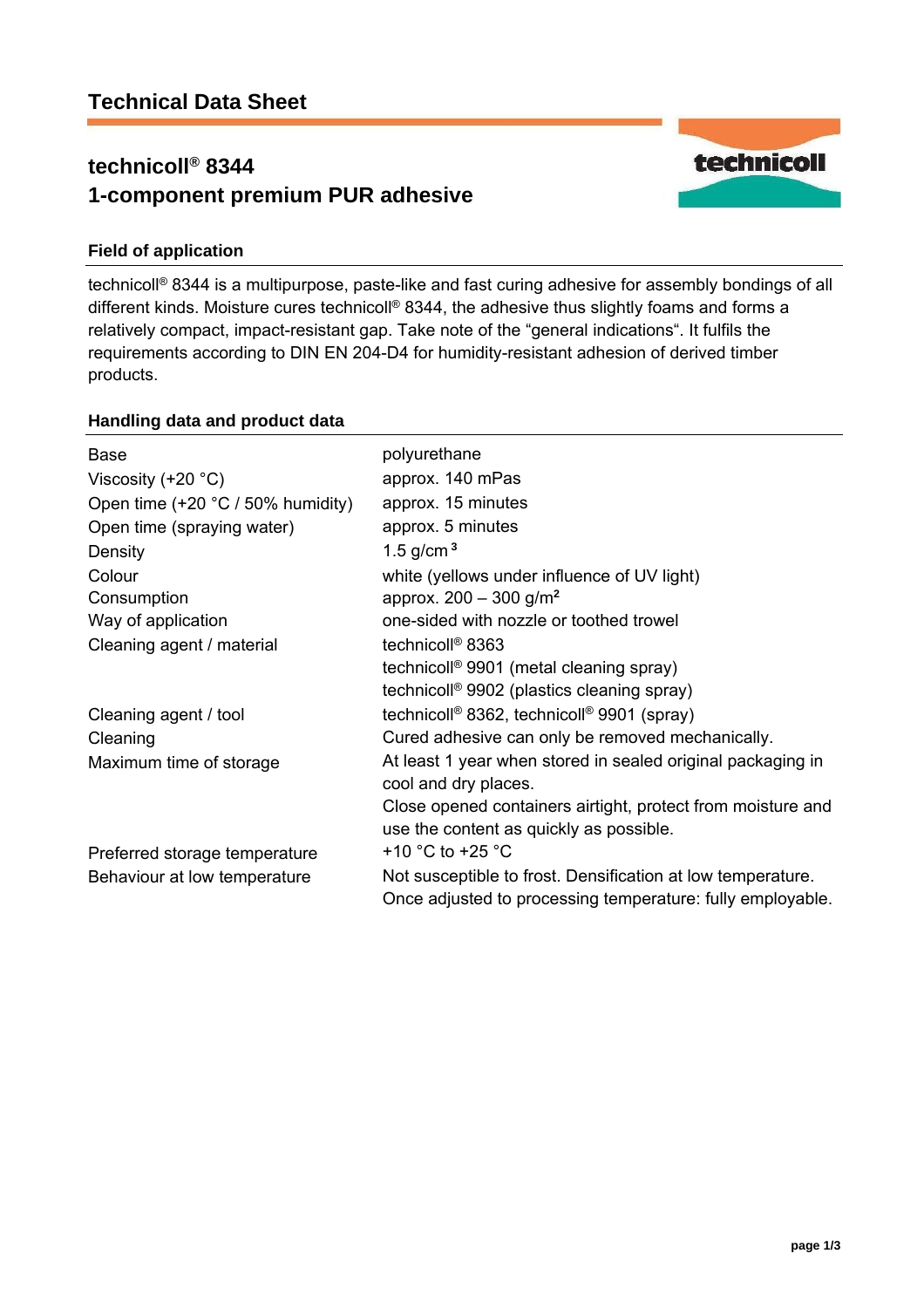## **Favoured substrates**

- sheet metal (aluminum, zinc coated steel, stainless steel) cement bonded materials
- $\bullet$  metals blank
- rigid foams (made of PS, PUR, PVC, ...)
- thermosets like FRP, SMC, HPL
- surfaces (primed, coated)
- thermoplastic plastics like: ABS, SAN, PA, PVC, PC, PMMA
- 
- derived timber products
- stone, ceramics

Not suitable for: PE, PP, PTFE (Teflon®), POM, silicone, EPDM, PVC-plasticised (faux leather)

Due to the large variety of possible materials and differences in adhesion behaviour hazard tests are mandatory before introducing the adhesive into the actual production process.

## **General indications**

technicoll® 8344 crosslinks under the influence of humidity to a solid, flexible film. Humidity in the substrates or in the air can be sufficient. In practice, moisture is added by means of a water spray. The amount of humidity determines the open time and the required pressing times. The times specified are approximate values. Once those time intervals have passed, strength is generally achieved which makes it possible to process the bonded parts further. It is suggested to determine the exact times for each concrete application by performing suitability tests. During the process of hardening, the adhesive expands as it produces carbon-dioxide (small amounts of  $CO<sub>2</sub>$ ). Foaming behaviour depends on the amount of adhesive applied, on the degree of humidity and pressure. It is usually advantageous that the gaps are well filled this way. Please bear in mind that adhesive might leak from the gaps.

## **Surface preparation**

Bonding surfaces must be dry and clean, especially free of oil, grease or solvents. In many cases, surface roughening prior to bonding improves strength of bonded joint. It should be checked in each individual case, if it is necessary to achieve the desired strength.

### **Moisture supply**

The moisture necessary for curing can or must, depending on the application, be added by lightly spraying water. Usually, water is sprayed onto applied adhesive film (in particular cases on the opposite side). The bonding surfaces should not be wet, but can be a little moist. An amount of water of about 30 g/m**<sup>2</sup>** is sufficient.

technicoll® 8344 requires sufficient moisture to cure. Supply moisture by lightly spraying water, when working with dense substrates, as those do not provide moisture on their own. This might also apply to other cases in order to achieve a faster setting of the adhesive and to neglect the natural fluctuations in the degree of humidity!